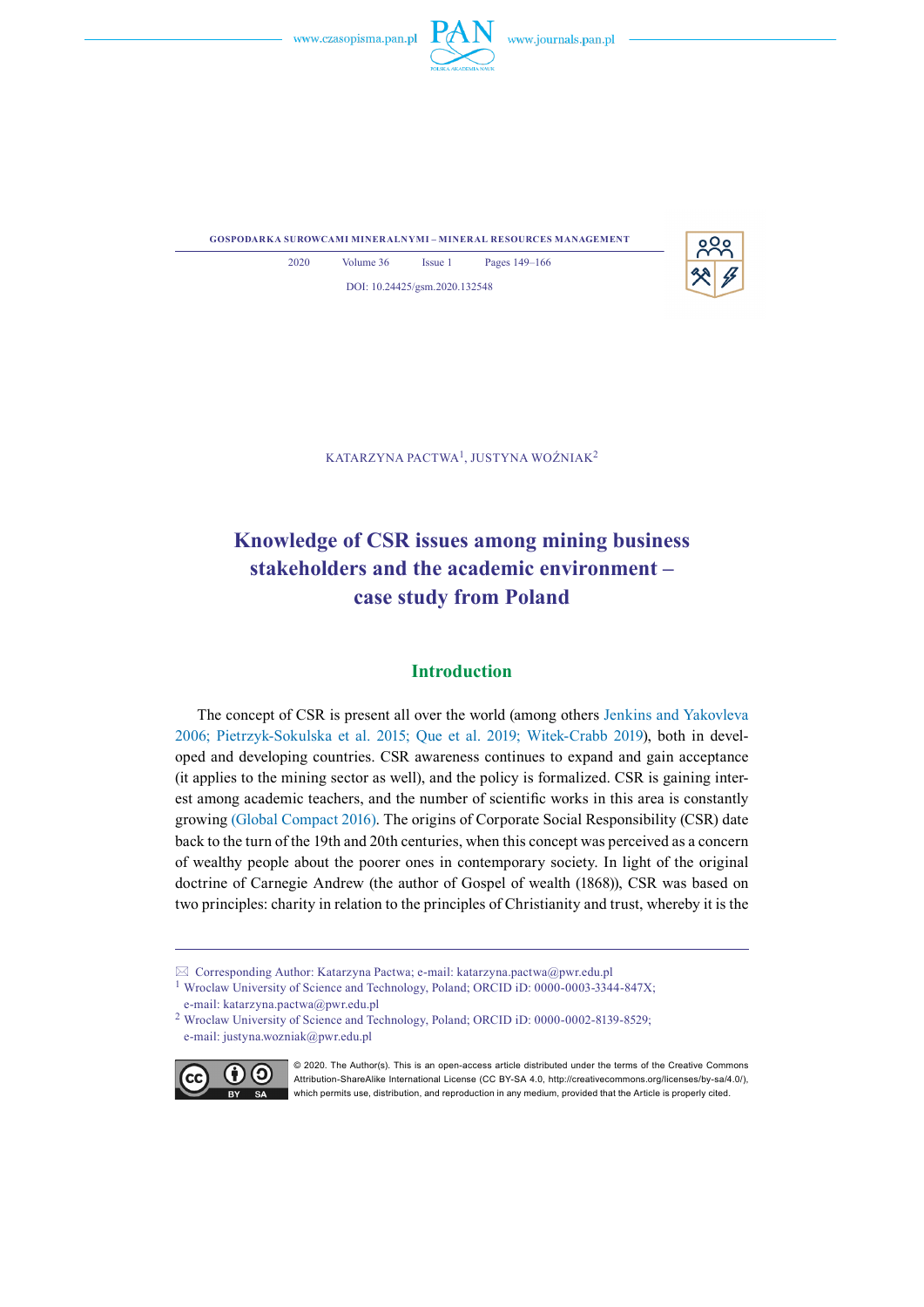

**150** Pactwa and Woźniak 2020 / Gospodarka Surowcami Mineralnymi – Mineral Resources Management 36(1), 149–166

rich who manage and are responsible for general social purposes. In the context of Poland, it is worth mentioning the history of the pre-war industry of the Second Republic of Poland – a factory and a refinery of sugar in Chodorów. According to the press articles, this sugar factory was a model of "socially responsible business", offering workers a generous offer of social services, including a special housing estate called "Kremerówka" (from the surname of the first director, Stanisław Kremer). A social club, a reading room, a music and theatre rehearsal room were created, and a factory orchestra was established. A sports park with a playground was built as well as an ice rink, shooting range and courts were also launched for children of the employees and for young employees. The sugar factory maintained its own, nearby road infrastructure, i.e. 10 km of paved roads. It financed the construction of folk houses in the neighboring villages, founded schools, and financed two sports clubs (Woźniak 2019).

The current perception of corporate social responsibility reflects the perception of 1950s. Howard Bowen, author of the book "Social Responsibilities of the Businessman" (1953), is considered the father of CSR. This, however, does not mean that before then the entrepreneurs did not act in a way which nowadays can be classified as socially responsible (financing of social welfare system, allocation of funds for charity). For decades the most visible manifestation of CSR was philanthropy. Over the years, researchers and entrepreneurs have begun to recognize that important matters in the context of CSR include: ecology, employee training, allocation of funds for education, art, urban investment or concern for civil rights (Carroll 2008). In the late 1970's, CSR was defined as (Carroll 1979) corporate social responsibility including economic, legal, ethical and discretionary expectations of the society at a given point in time. Along with a growing interest in this topic, the definition has evolved, contributing to its improvement and clarification. Attempts were made to create a framework and criteria allowing for the operationalization of CSR. In the 1990s, a significant social development of responsibility in business practices was observed. In 1992, a non-profit organization called Business for Social Responsibility (BSR) was established (http://www.bsr.org). This organization currently cooperates with a network of more than 250 member companies and other partners in order to build a fair and sustainable world. It develops sustainable business strategies and solutions through consultation, research and cross-sector cooperation. BSR equips member companies in knowledge allowing them to design, implement and evaluate effective, socially responsible business practices. Currently, it focuses its activities on issues related to environmental protection, but also on issues such as energy and strengthening the position of women. Among the companies from the energy and mining group, BSR members include i.e. BP International Limited, Rio Tinto plc and Shell Oil Company. The turn of the century, when it comes to CSR, witnessed a focus on empirical research. It should be pointed out that especially in the years 2000, the CSR movement increased its range, becoming a global phenomenon. Interest and growth in the development and significance of CSR were most noticeable in European Economic Community. In 2001, the GREEN PAPER – Promoting a European framework for Corporate Social Responsibility (COM 2001 was published, presenting and clarifying the idea of CSR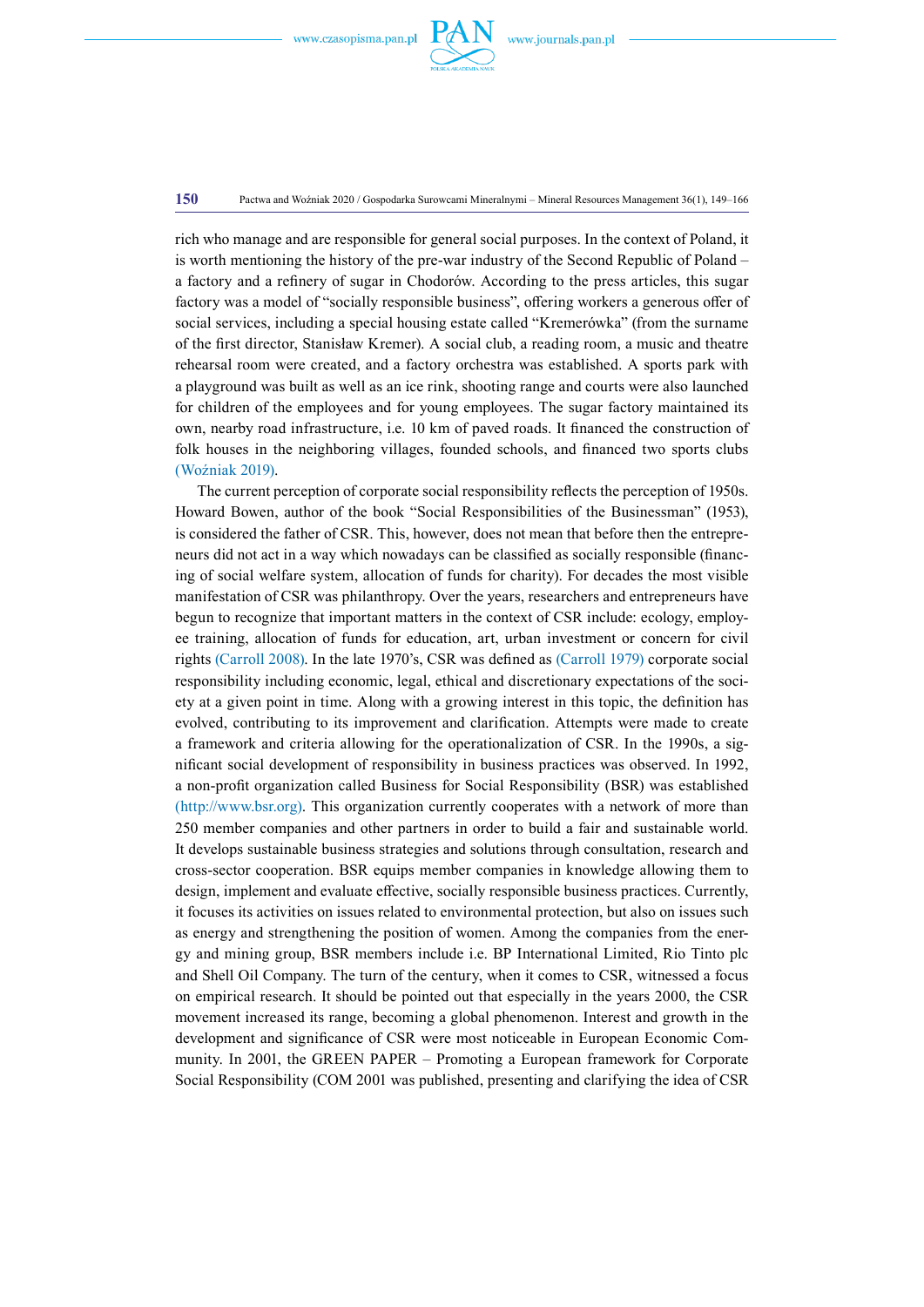

Pactwa and Woźniak 2020 / Gospodarka Surowcami Mineralnymi – Mineral Resources Management 36(1), 149–166 **151**

(Pactwa 2019) at the European Union level. According to this definition CSR means the responsibility of enterprises for their impact on the society (Woźniak 2019).

The presented set of definitions is included in the scope of the applied research method – a survey addressed to former students (business environment) and current internal stakeholders (students) of the university. Similar research was conducted by other authors in the scope of combining the didactic process, including CSR courses with the business environment and social investment – responsible investment (SRI) (Formánková et al. 2019). The above mentioned projects, however, concerned universities that educate students in economics. The study presented in this article concerned the technical university (Faculty of Geoengineering, Mining and Geology at the Wroclaw University of Science and Technology).

According to the analysis carried out by Pędziwiatr and Kulczycka, 2018, regarding the education program in the field of CSR for 18 Polish technical universities, it can be concluded that they do not fully take the currently transferred knowledge necessary in the context of current trends and market challenges into account. In addition, changes in the educational offer disseminating the idea of CSR combine with the strategy of University Social Responsibility (Geryk 2012; Jastrzębska and Przybysz 2019). According to the subject literature (Law et al. 2017) education on environmental protection affects the broadening of knowledge, changing the values and attitudes of employees, whose behaviors gradually become pro-ecological. Trainings increase the loyalty of employees towards the employer and their involvement in the initiatives for environmental protection. Knowledge should be passed not only in the form of training, but it should also be widely available in the form of materials disseminated among the staff. Activities in this area are part of the idea of corporate social responsibility and the implementation of sustainable development goals. However, one should not expect swift consequences of the trainings. Pellegrini et al. (2018) did not confirm the hypothesis that trainings and awards positively and directly affect the sustainable behavior of employees. According to the authors, the attitude of superiors, directors and managers is far more important for the implementation of pro-social and environmental practices. The active role of managerial staff translates into a change in the employees perception of importance of sustainable development for a company or an organization. This does not mean that one should give up training, but it proves that they are not a universal solution. The above (partly contradictory) conclusions indicate the legitimacy of taking up the topic.

# **1. Material and methods**

The aim of the research was to collect and analyses data on respondents' opinions on the scope of mining sector activities related to corporate social responsibility (environmental and social aspect). The original questionnaire constituted a research tool. The respondents maintained their anonymity. The research was carried out in a traditional manner (questionnaire in paper form). The form was distributed amongst the respondents in person and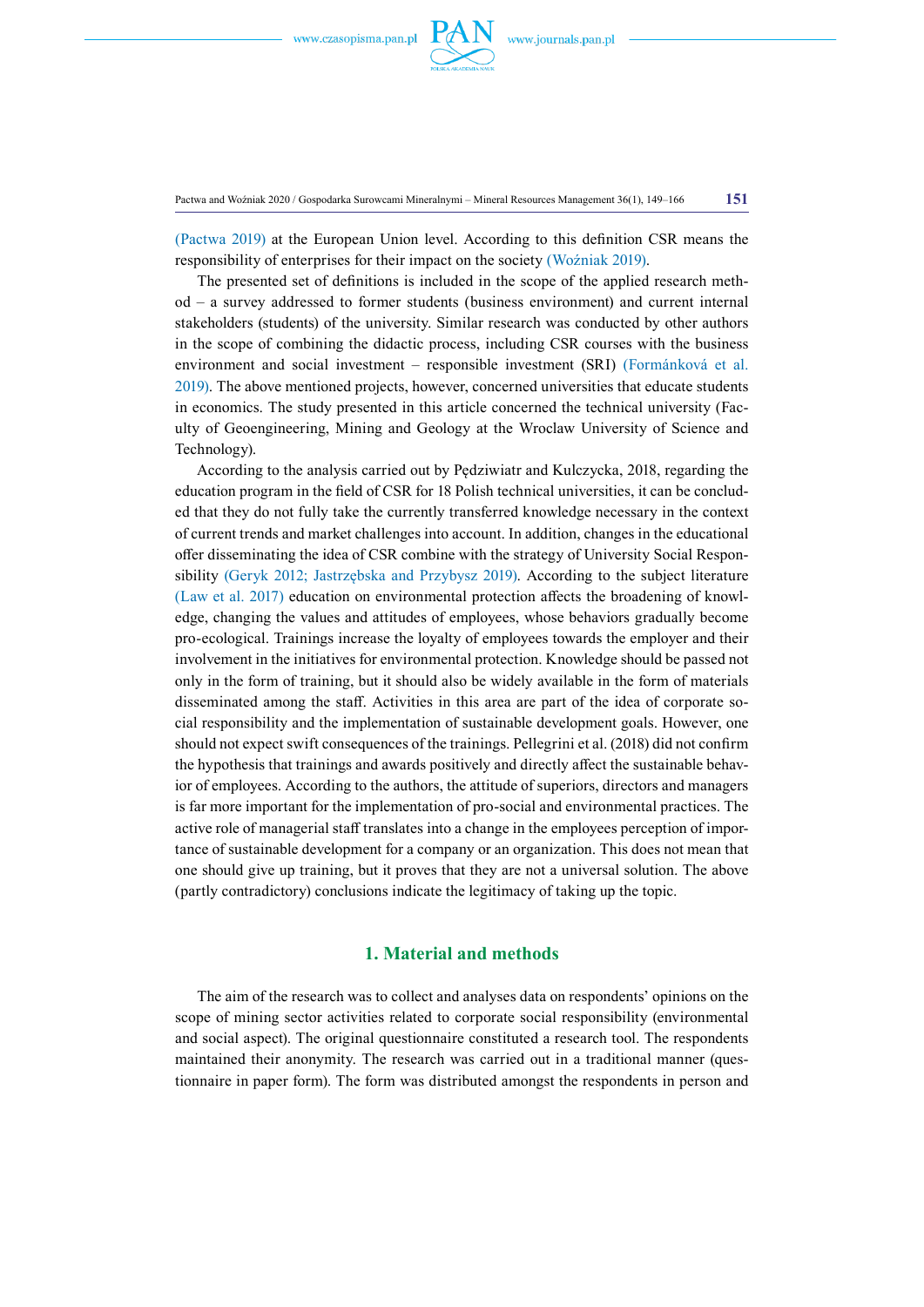

**152** Pactwa and Woźniak 2020 / Gospodarka Surowcami Mineralnymi – Mineral Resources Management 36(1), 149–166

received after completion (the duration of the survey was about 10 minutes). Respondents were informed about the nature and purpose of the study. The survey included closed-ended questions, semi-open and open questions. The questions were drawn up on one page. The preparation of the questionnaire was preceded by a familiarization with the rules of creating surveys (i.e. Krok 2015). The tests were conducted from October to November 2018.

The completed surveys were received from 99 participating persons. This number was greater than the minimum representative sample size of 97. The minimum representative sample size was determined according to the following formula (Sobczyk 1995):

$$
n \ge \frac{1}{4} \left( \frac{u_{\infty/2}}{d} \right)^2
$$

 $\uparrow$  *n* – sample size,

*u* – critical value of normal distribution,

*d* – statistical error,

 $\alpha$  = 0.05 (confidence level 0.95),

 $d = 0.10$  (statistical error 10%),

 $u_{\infty/2}$  = 1.96 (read from tables).

Result: *n* ≥ 97.

The test sample was selected in a non-random way. Its representativeness should be considered preserved when the structure is similar to the structure of the statistical population from which it originates (CSO website). The structure of respondents by gender has been presented in Figure 1. In the entire data set, two groups of stakeholders have been designated:



Fig. 1. Participation of women and men among the surveyed persons a) in total, b) persons professionally active, c) full-time students; own study

Rys. 1. Udział kobiet i mężczyzn wśród ankietowanych osób a) ogółem, b) osób czynnych zawodowo, c) studentów studiów stacjonarnych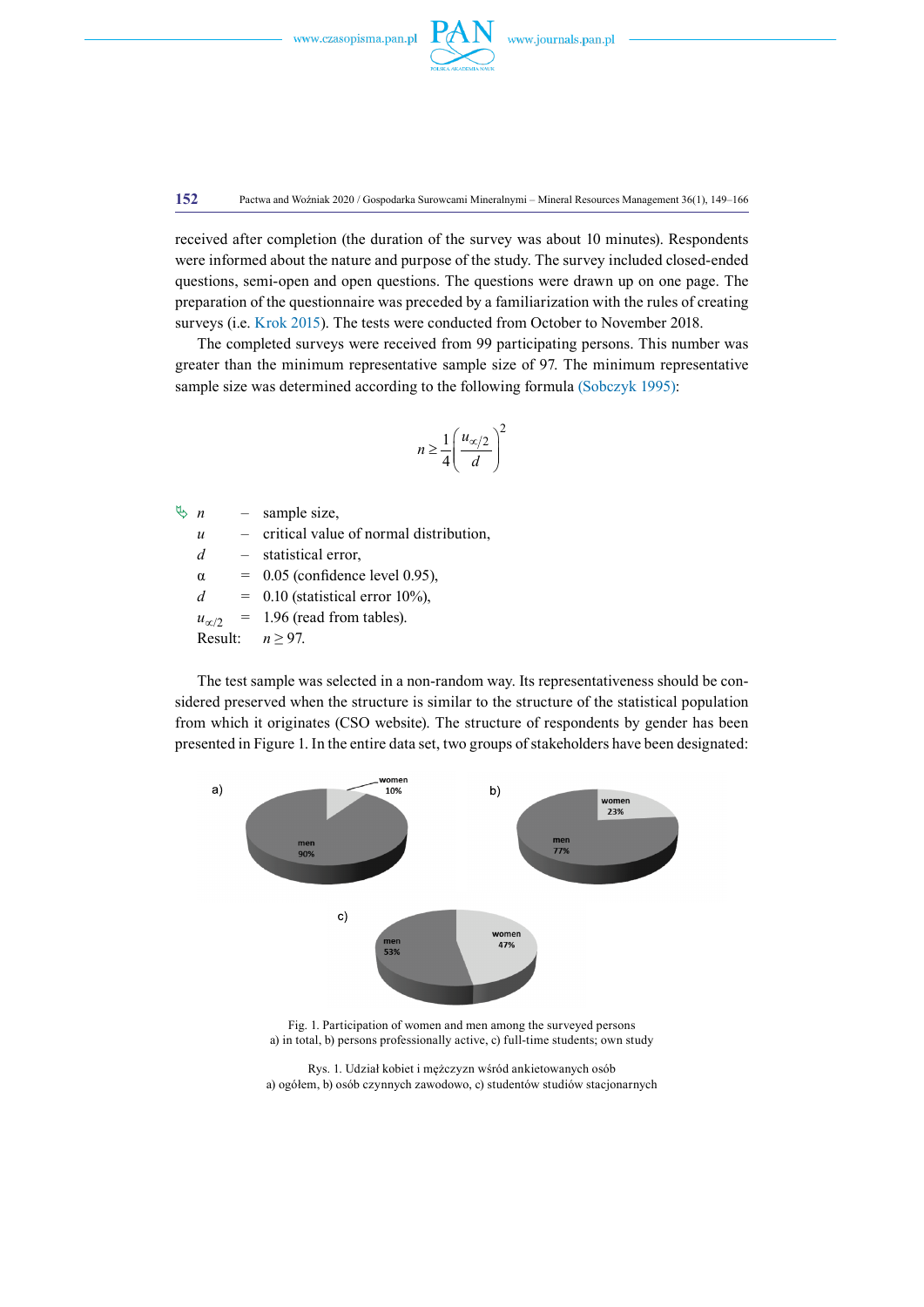

Pactwa and Woźniak 2020 / Gospodarka Surowcami Mineralnymi – Mineral Resources Management 36(1), 149–166 **153**

internal (Fig. 1a) i.e. employees directly related to the enterprise (66 respondents) and external (Fig. 1b), students of technical universities (37) who will change their status in the future by undertaking employment in the mining industry, energy or related. A preliminary selection of completeness of the filling excluded 4 sheets in further analysis.

The share of women and men in the group of students predominantly belonging (95%) to the age group 19–24 corresponds to the population structure by sex in the same age group in the country, according to Statistics Poland in 2017 as of June 30 – women 51%, men 49%. Men dominate among internal stakeholders of mining enterprise. This is a result similar to the employment structure in the leading mining companies in Poland, such as KGHM or LW Bogdanka, and employment structures by gender in the mining and quarrying sectors – according to Statistics Poland data. Comparing the age structure of respondents in the group of internal stakeholders to the age structure of employees in mining companies, it was found that the group aged 31-37 was underrepresented (KGHM Integrated Report 2016; Integrated Report LW Bogdanka 2016; CSO 2017; Pactwa 2019).

The main research goal of the questionnaires was to verify the level of employees' knowledge whether the company they are employed in is, in their opinion, environmentally and socially responsible, i.e., whether it carries out activities for the natural environment and engages in social activities among employees and the local community. Furthermore, which aspects according to this group of respondents are the most important from the proposed answers as far as CSR is concerned. In addition, what actions could the company undertake to improve the condition of the natural environment and the comfort of employees' work as well as improvement/maintaining the image on the market. The survey question required an industry specification in terms of the field which a given respondent represented: copper, metallurgy, coal mining, energy, mining of rock materials or other with an indication of this information.

In the context of the research goal of the questionnaire addressed to full-time students, was to define whether one's place of residence was located near a mining plant or the related industry and whether it was environmentally and socially responsible? Based on this survey, it was possible to determine whether the choice of the field of study related to mining was conscious and not coincidental. Are students familiar with the terminology of socially and environmentally responsible business? Moreover, do respondents think that the company engages in environmental and social activities among employees and the local community and what social actions could the company undertake in order to improve the condition of the natural environment as well as to improve the comfort (of employee's work) and the local community, further to improving/maintaining the image on the market (Woźniak 2019).

The questionnaire survey form can be found in Appendix 1.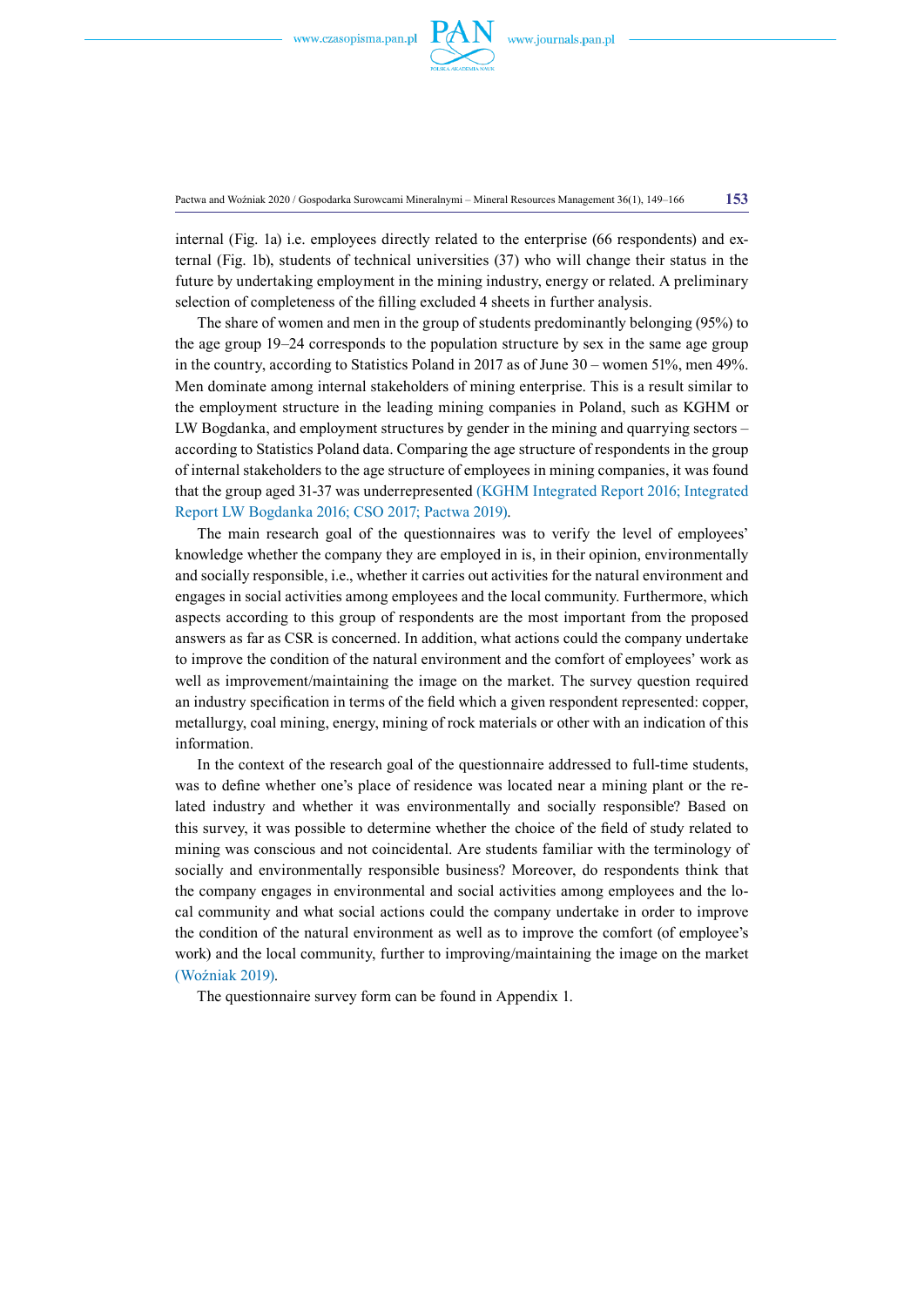

## **2. Results**

### **2.1. Detailed description of the surveyed stakeholder groups**

The first question addressed to the business group of stakeholders was as follows: Do you work in the mining or related industry? The next question clarified the type of mine or other enterprise.

Among the responses received, 85% of the respondents represented the mining industry, while the remaining respondents were representatives of other industries, including financial institutions, the manufacturing industry, automotive, geodesy, trade, agriculture. The largest group comprised representatives of the copper industry, 48%. Subsequently, employees of lignite mines and other industries comprised 16%, respectively. Employees of the rock raw materials sector comprised 11%. While 5% of people were the employees of steelworks, the remaining respondents were the representatives of hard coal mining and the energy industry.

The second surveyed subgroup included the representatives of the academic community, students of the senior year of full-time engineering studies who were asked to express their opinion on companies located near their place of residence (question: Is your place of residence located near a mining or a related industry?). Most of them come from areas near a mining plant,  $97\%$ . A large group of respondents  $-52\%$  reported living near a company that exploits and processes copper (including 32% in vicinity of mines, and 20% in the neighborhood of smelters), others – 39% near the rock raw materials mines and 5% near lignite mines (and power plants). No respondent declared place of residence near a coal mine. (Fig. 2).



Fig. 2. Graphical interpretation of the survey among stakeholders of the academic circle – full-time students – question 1; own study

Rys. 2. Interpretacja graficzna ankiety wśród interesariuszy środowiska akademickiego – studentów stacjonarnych – pytanie 1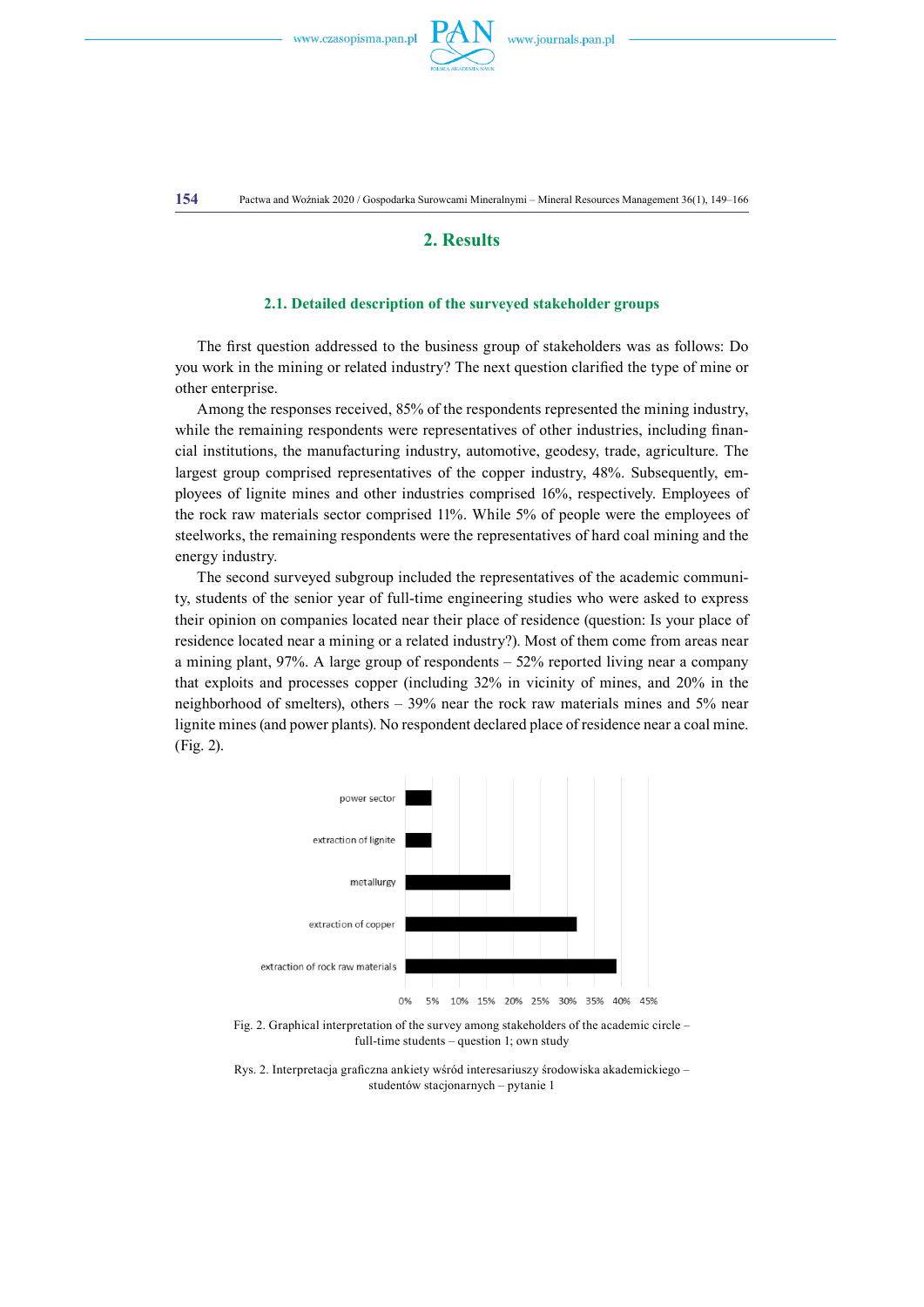

Pactwa and Woźniak 2020 / Gospodarka Surowcami Mineralnymi – Mineral Resources Management 36(1), 149–166 **155**

#### **2.2. The scope of actions complying to CSR in the awareness of stakeholders**

The next question asked in the survey: Do you think that the company is socially and environmentally responsible (the idea of CSR)? (possible answers: yes, no, I don't know) the majority – 72% of respondents answered in the affirmative, 25% have no opinion about it and 3% think that the company does not meet the CSR (Corporate Social Responsibility) requirements. Moreover, many people professionally associated with the KGHM group KGHM Polska Miedz SA (copper mining and processing), constituting the largest subgroup among the surveyed representatives of the mining industry, have no opinion about the company's involvement in environmental and social issues. Thus, it means that there are employees who do not know the issues of CSR and do not identify the activities carried out by the company with this idea. The survey included opinions of business stakeholders employed in various positions, possessing a secondary education, engineering or Master's degree. It can be assumed that not everyone is aware of the existence and implementation of corporate social responsibility practices and sustainable development goals.

A total of 45% of people living close to companies representing the mining sector believe that the company located in the vicinity is socially and environmentally responsible, 7% of the responders are of the opposite opinion, and as many as 48% have no opinion on this topic. This means that a large proportion of students of mining and geology did not gain enough knowledge on CSR and Sustainable Development (SD) during their education. They do not know which enterprises have the obligation to report CSR activities and whether they do so. This is an indication that future issues related to responsible business and sustainable development should be included in the plans of education in this field.

Analyzing this result in the context of the type of mining plant, which according to the respondents does not deserve the socio-environmental responsible reputation, there were individual groups of plants: mining rock materials (71%), smelters (36%), copper ore mining (29%), energy-producing facilities (14%) and a large-scale lignite mine (7%). A definite answer was NOT given by students living near a copper mine and smelter.

#### **2.3. Environmental aspect in the opinion of stakeholders**

The next questions in the questionnaire was related to the company's activities for the environment (question: Does the company conduct activities for the of benefit the natural environment?). The respondents chose from three options, but they could also give a different form of pro-environmental activities carried out by the employer (each of the respondents could circle more than one answer). The collected results are presented on Figure 3.

A total of 47% of the respondents representing the mining and related sectors chose two options – concerning atmospheric air pollution ("reducing the emission of harmful gases and particulates over the years") and environmental pollution ("taking measures in case of exceeding environmental standards"). These variants of responses were next to each other in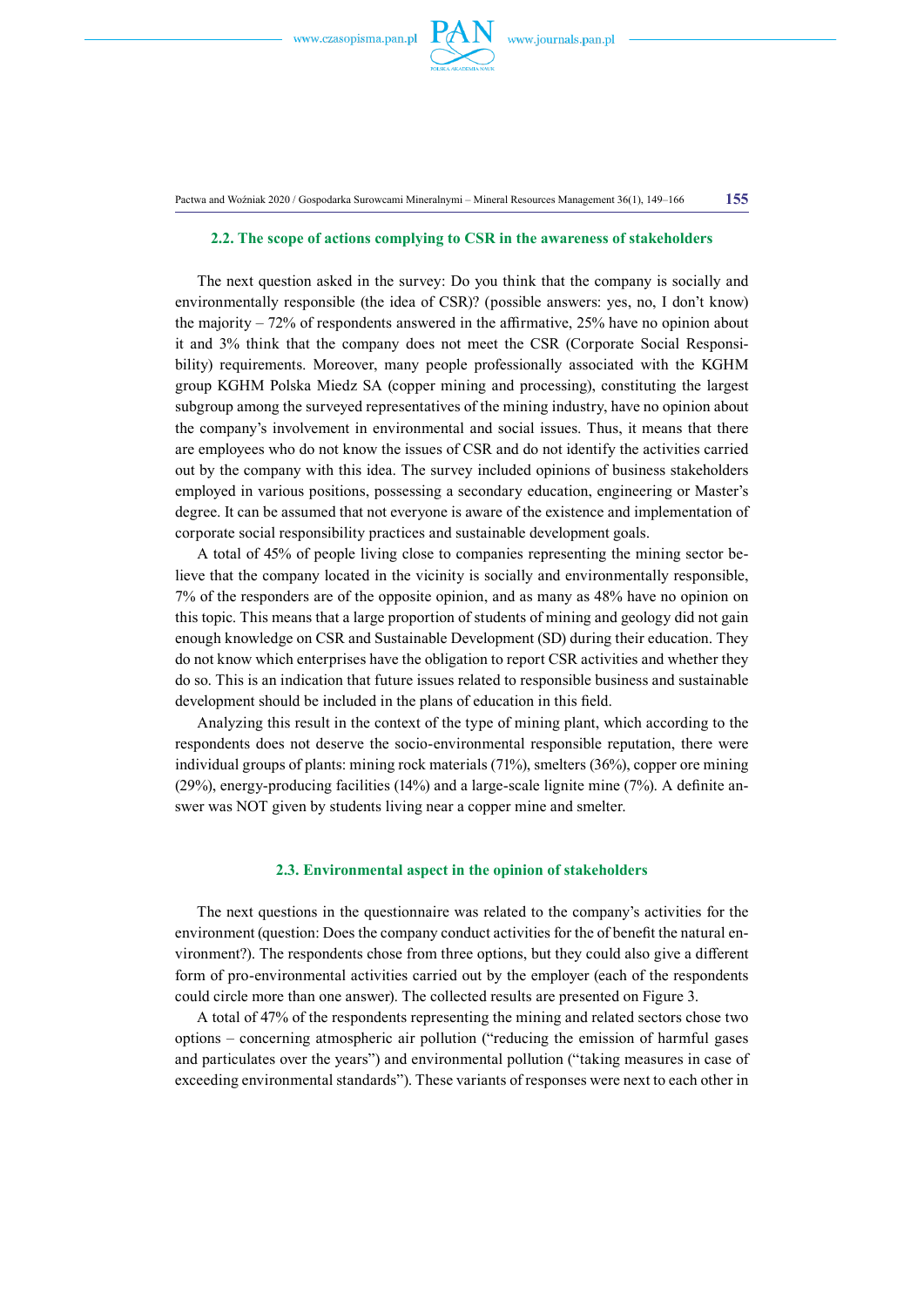



Fig. 3. The scope of pro-environmental activities carried out by mining enterprises (collectively) based on the employees' opinions; own study

Rys. 3. Zakres działań prośrodowiskowych prowadzonych przez przedsiębiorstwa górnicze (łącznie) na podstawie opinii pracowników

one line in the form, which is why the respondents might have the impression that they refer to one type of pollution. The third option, i.e. the possibility of recycling the waste ("(the company) directs the waste to be recycled") was chosen by 40% of people. This is particularly interesting considering the fact that the majority of respondents work at KGHM, in which waste from flotation enrichment is disposed of by landfilling. It is possible that employees do not identify waste management only with mining waste, and directing waste for recycling refers to municipal waste, while the enterprise segregates waste.

The last two questions concerned environmental activities that the company could take out of concern for the natural environment and actions to improve and/or maintain the image (questions: What environmental action do you think the company could take with regard to environmental protection? What environmental actions do you think the company could take to improve/maintain the image on the market?). The respondents' suggestions regarding environmental protection were as follows:

- $\bullet$  reducing the emission of harmful gases and particulates (the opinion taken from the previous question referring to the currently implemented activities by the company),
- recycling (as above),
- new technologies in waste management,
- waste sorting,
- limiting the usage of paper,
- abandonment of the paper form of documents.
- In relation to maintaining the image:
- electric company cars,
- processing of flotation waste (Zelazny Most Reservoir KGHM facility),
- improving cleanliness in the plant by more frequent garbage removal,
- ◆ better protection of landfills,
- $\bullet$  implementation of the systemic approach in the area of environmental protection,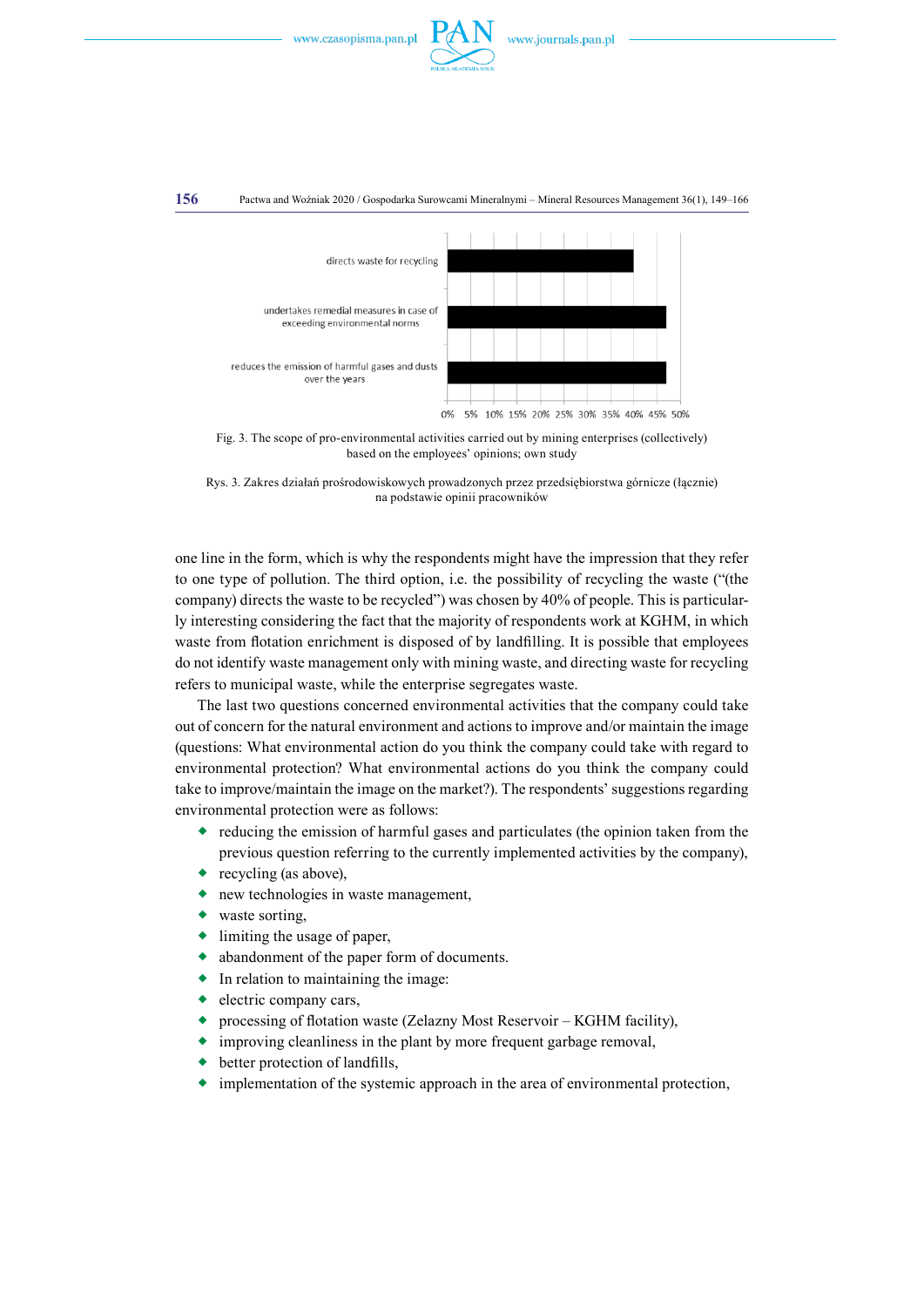

Pactwa and Woźniak 2020 / Gospodarka Surowcami Mineralnymi – Mineral Resources Management 36(1), 149–166 **157**

- reduction of oil pollution,
- abandonment of paper form of documents,
- $\bullet$  expanded cooperation with the scientific community.

Some respondents believed that enterprises belonging to the mining sector carry out sufficient activities serving the natural environment.

On the basis of the presented proposals, it can be concluded that the pro-environmental efforts of companies in the opinion of the respondents concern activities closely related to mining and processing (e.g. harmful emissions, the issue of mining waste) as well as the day-to-day functioning of enterprises, including office and administration work (e.g. abandonment of paper form of documents, more frequent removal of municipal waste).

The question about the activities carried out by the company for the natural environment was not answered by all respondents. They did not choose any of the proposed options and did not provide their own solutions. This can be explained in two ways – according to them, the company does not run this kind of activity or they don't have sufficient knowledge about this topic (which is more likely, given the previous question about CSR awareness).

Similarly as in the case of professionally active people, students also had the possibility to circle more than one answer. The collected results were presented on the chart (Fig. 4).



Fig. 4. The scope of implementation of pro-environmental activities by mining enterprises based on the opinions of students (who live near mining companies); own study

Rys. 4. Zakres realizacji działań prośrodowiskowych przez przedsiębiorstwa górnicze (łącznie) na podstawie opinii studentów (mieszkających w pobliżu firm sektora górniczego)

The respondents' suggestions regarding suggested pro-environmental activities were as follows:

- reduction of particulates emissions,
- reclamation of post-mining areas,
- reducing the amount of car transport (in regard to mines of rock raw materials),
- planting trees in the vicinity, afforestation of land, creation of parks,
- $\bullet$  installation of solar panels in a hotel near the mine,
- re-processing or use of mining waste.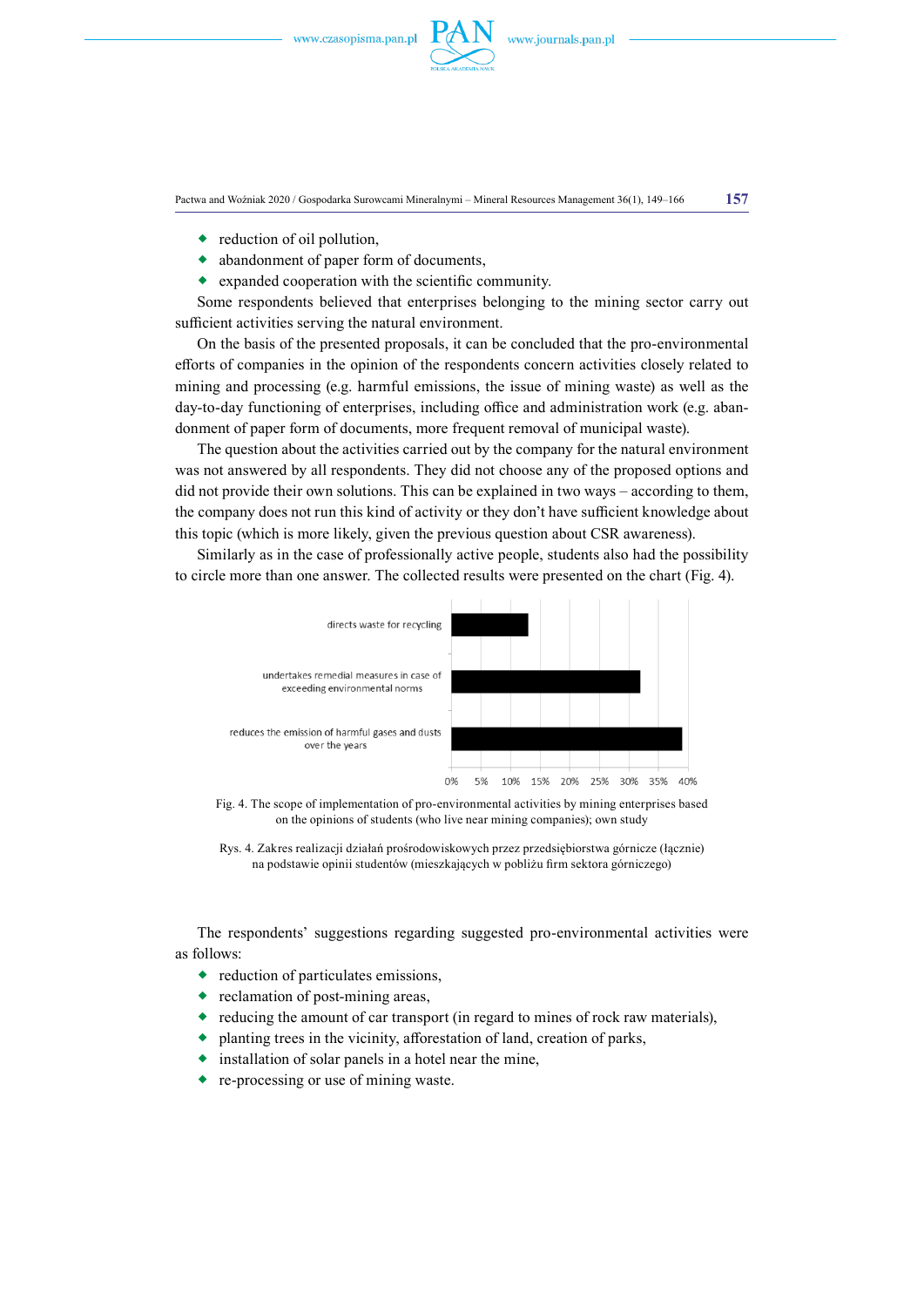

**158** Pactwa and Woźniak 2020 / Gospodarka Surowcami Mineralnymi – Mineral Resources Management 36(1), 149–166

And in terms of taking care of the company image:

- more accurate reclamation activities,
- better management of the Zelazny Most reservoir,
- resisting the ecological lobby,
- $\bullet$  taking care of the roads condition improvement,
- improvement of air quality.

Some respondents stated that the activities of companies for environmental protection are sufficient and no additional activity in this area is required.

In contrast to the group of employees, students identify pro-environmental activities primarily through the prism of the basic activity of mining companies, and thus related to the production of raw materials and energy. They mainly emphasize the need for reducing emissions, processing of mining waste and carrying out reclamation (Pactwa 2019).

# **2.4. Social aspect in the opinion of stakeholders**

Another question addressed to the respondents was: Does the company engage in social activities of employees and the local community? Possible answers: social/medical programs for employees, occasional financial support; employee training, good employment policy; development of local infrastructure, public policy and positive relations with the local community; meetings/picnics/concerts for employees; other …

The most popular answer was direct employee benefits, i.e. medical packages and social programs, occasional financial support (38%), and socio-cultural integration 25% (Fig. 5).



Fig. 5. Graphical presentation of the survey for employees and students of extramural studies – question 3; own study

Rys. 5. Graficzna prezentacja ankiety wśród pracowników i studentów studiów niestacjonarnych – pytanie 3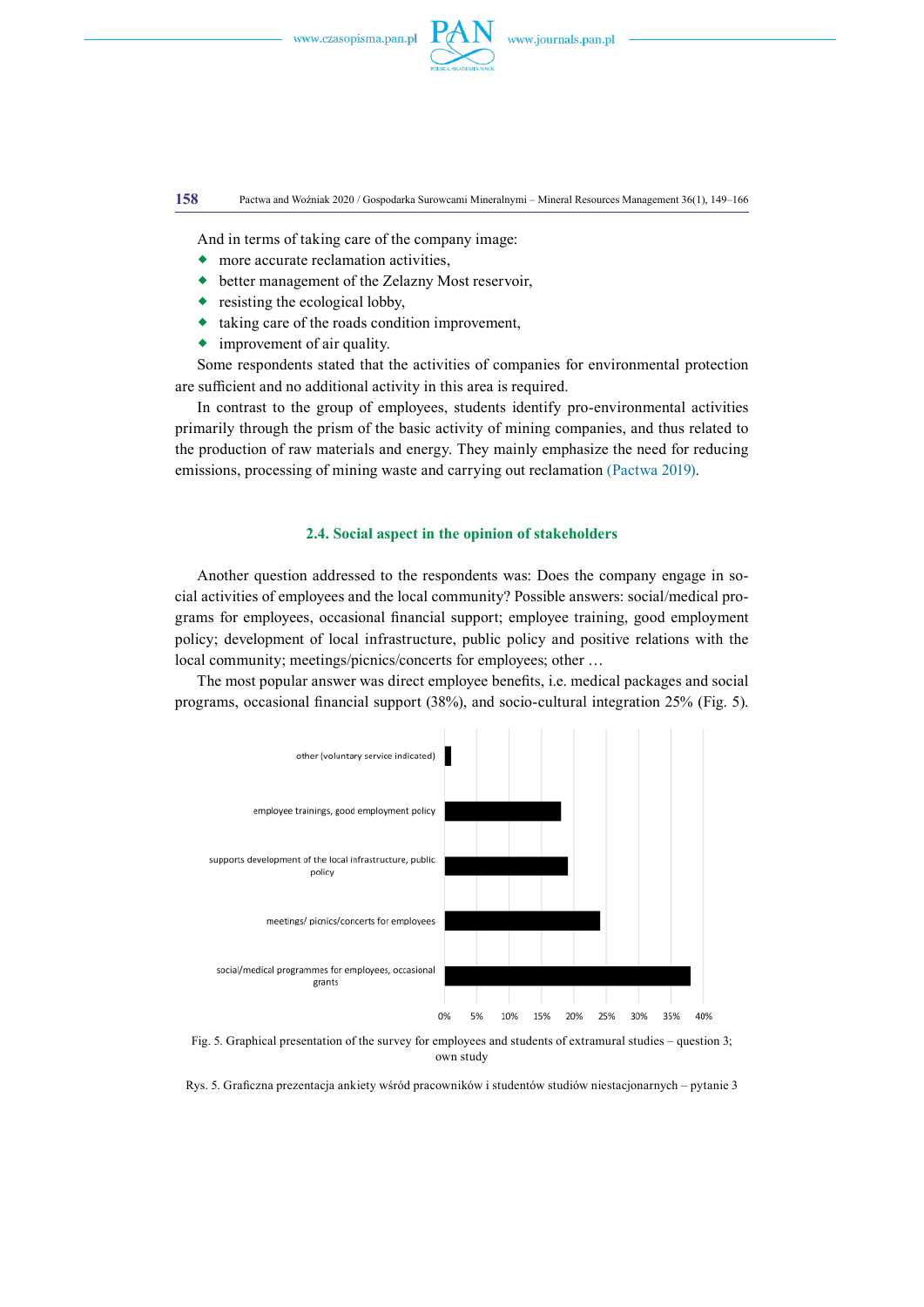

Pactwa and Woźniak 2020 / Gospodarka Surowcami Mineralnymi – Mineral Resources Management 36(1), 149–166 **159**

In the next place, business stakeholders notice the involvement of their employers in the development of local infrastructure (19%), public policy and positive relations with the local community and similarly the employment stability and training issues (18%). Volunteering (lignite) was entered in the "other social initiatives" blank space.

When analyzing the results of the survey in the context of industries, social and medical programs are observable in the copper industry (41%), rock mining and metallurgy (23% each). Cultural and entertainment integration is financed from the copper tycoon's budget – KGHM (53% of employees), smelters (18%), to a lesser extent lignite industry and others (12% each). Infrastructure development support is visible in the environment of copper mining (57%) and rock raw materials and energy (14% each). Employees' training is declared by 50% of representatives of other industries. In the mining industry, there is clearly less activity in these practices (raw materials and lignite 20%, copper 10%).

Another open question: What environmental actions do you think the company could take to improve the comfort of work? Questions of this type are reluctantly filled out and often overlooked by respondents. The answers received from employees (and part-time students) included:

- $\bullet$  training of non-managerial employees (representatives of rock mining, two men of 24–30 and 38–44 years old),
- more professional trainings are expected by a representative of lignite mine (38– –44 years old),
- new office work equipment (a woman 24–30 years old from hard coal industry),
- $\bullet$  staff rest area, free coffee and tea (a man 31–37 years old, working in smelters),
- $\bullet$  free health care is an initiative indicated by an employee (31–37 years old) of a hard coal mine,
- $\bullet$  medical services have been reported by an employee of the rock mining <24 years old,
- higher workplace culture among lignite mining workers (a man of 24–30 years old),
- increase in remuneration was proposed by young workers  $(\leq 24$  years old) of the copper and lignite industry,
- better communication between plants in the copper industry (an employee 24– –30 years old),
- increased integration of employees or better organization of working hours (weekly),
- a foreign language classes for all employees in order to better communicate in an international company focused on sale, which was signaled by a woman of 24–30 years old. In the trade sector, an employee (24–60 years old) mentioned an advertisement focused on authorized sales products,
- greater social awareness about Polish products (male 24–30 years old, representing the automotive industry).

The answers to the open question included statements like "it is ok" or "I do not know".

The last open question regarding social issues reads as follows: what social activities do you think the company could take to improve/maintain the image on the market? The answers included: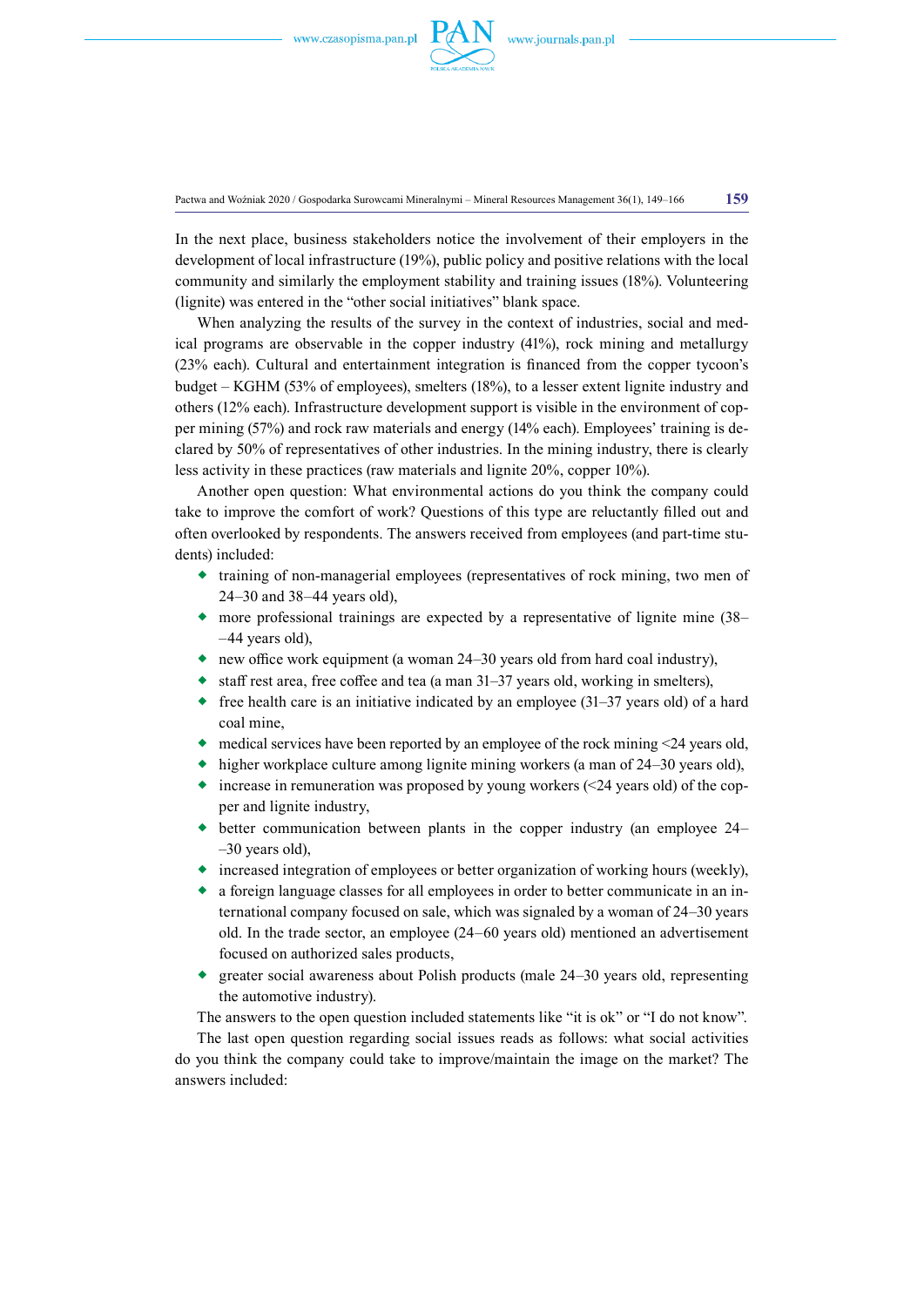

**160** Pactwa and Woźniak 2020 / Gospodarka Surowcami Mineralnymi – Mineral Resources Management 36(1), 149–166

- engaging in nationwide charity campaigns ("Szlachetna Paczka") supporting families of employees,
- $\bullet$  recruitment of qualified employees, greater involvement in the development of small communes and the timely execution of orders (copper workers aged 24–30),
- investments in youth development (an employee of a company producing mining machines aged 31–37),
- $\bullet$  marketing, sponsorship, better PR an employee of the rock raw materials industry (aged 38–44),
- $\leftrightarrow$  higher wages in metallurgy (a man aged 24–30),
- reduction of the emission of particulates in a lignite mine and change of management (a man  $24-30$ ; a man  $\leq 24$ ),
- trainings an employee of the government administration (aged 59–60).
- $\bullet$  matching the offer of services to customer needs in the service industry (a man 24–30).

As in the case of the previous question, laconic statements were given also in this question: I have no opinion, it does not apply in the blank space for answers to the question regarding the improvement/maintaining the image of the employer,.

Full-time students answered the following questions: Does the company engage in social activities (of employees) and the local community? 5 possible answers (as in the question addressed to a group of employees). The most frequently chosen answers were the organization of integration events (29%), of which 35% was constituted by students living near the smelters and mines of rock raw materials (18% copper). Occasional financial support was indicated by 27% of respondents connected with the raw materials and copper industry (33%) and metallurgy (29%). Similarly, 23% stated social and medical benefits, in terms of general social initiatives. The choice of these answers indicates that probably some family members of full-time students are people working in particular fields of the mining industry. In the opinion of this group of respondents, mining entities support the development of local infrastructure. Among the responses, 20% stated that mining entities engage in local matters (including 38% metallurgy, 25% copper, 19% rock raw materials, 13% lignite).

Another question: What social activities do you think the company could take to improve/maintain the image on the market? This question was answered in an open form on 14 sheets, and the answers included:

- reduction of noise and lorry traffic (rock mining),
- $\bullet$  greater involvement in city development, urban investments, infrastructure development (copper, metallurgy, energy),
- co-financing for local education (rock mining),
- $\bullet$  investing in young employees, limiting the role of trade unions (lignite, energy),
- $\bullet$  charity, pro-social and sports activities, sponsorship (copper, rock),
- advertising, promotional actions (copper, rock mining).

To sum up the surveys of full-time students, the majority of people (97%) choosing the mining and geology field of study come from areas adjacent to mining operations (the choice of the field of study was not random). These are mainly the areas of KGHM's operations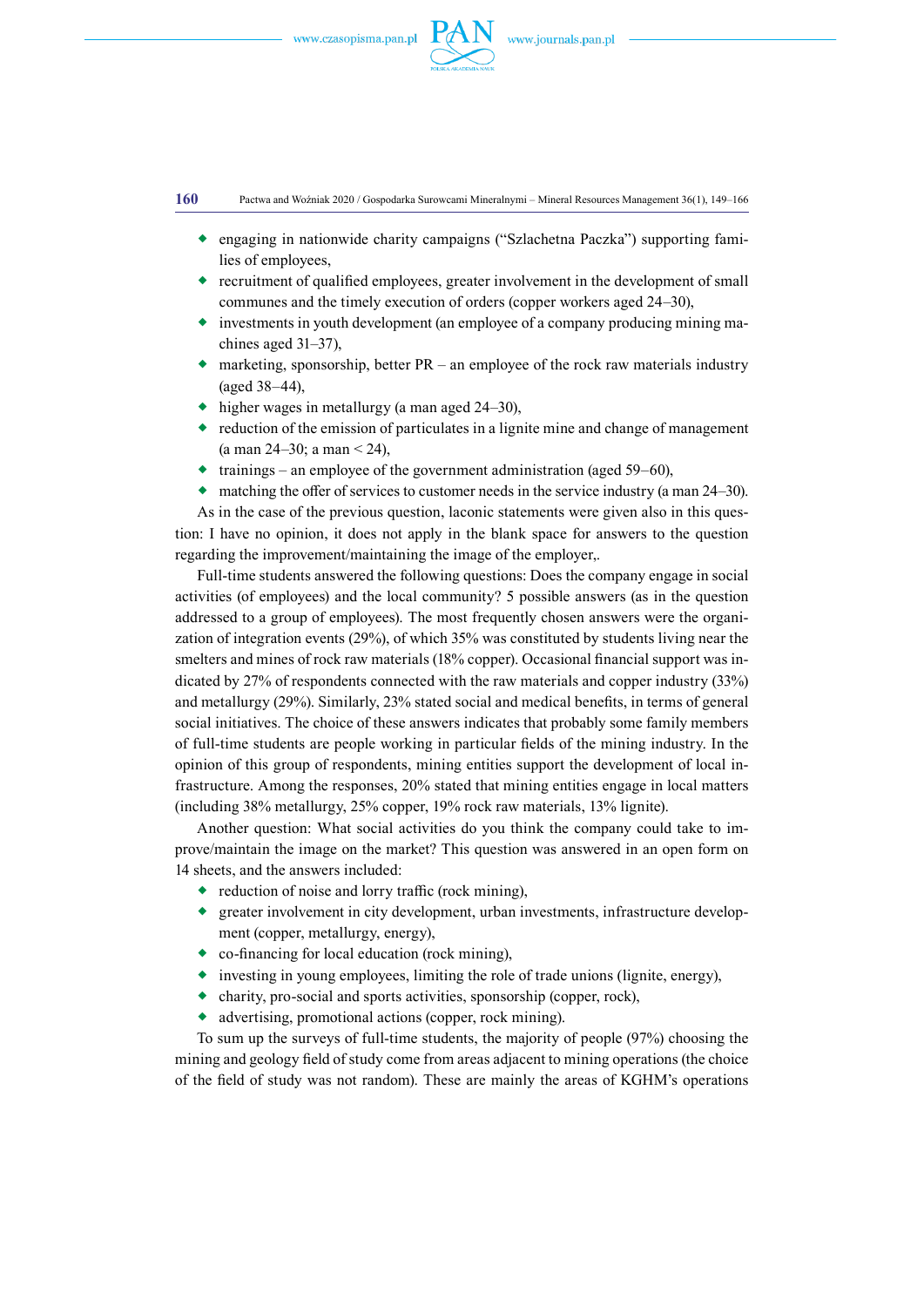

Pactwa and Woźniak 2020 / Gospodarka Surowcami Mineralnymi – Mineral Resources Management 36(1), 149–166 **161**

(mines and smelters) and mining of rock raw materials. In the context of the implementation of the research objective – whether the respondents believe that a given plant is socially responsible, the opinions were divided. The most popular answers were: "yes" (45%) and "I have no opinion" (48%), and 7% of respondents believed that the mining industry is absolutely not identified as socially responsible. Moreover, regarding the involvement of these entities in social initiatives and the local community, occasional events, financial support for employees, social and medical programs (which suggests that they indirectly may be their beneficiaries), and the noticeable development of local infrastructure were indicated. The propositions of social operations, which in the opinion of this group of respondents companies should take to improve its image on the market (and the quality of life of the surrounding population), included the minimization of the direct impact of operational activities (intensity of cyclical transport of excavated material) or development of infrastructure (Woźniak 2019).

# **Discussion and conclusion**

The presented results of the conducted surveys clearly indicate a unique nature aimed at improving the quality of education of students at technical universities, and as a consequence, raising the awareness of CSR issues among employees. The respondents represented the broadly understood mining industry as a combination of the industry (group of employees) and students of mining and geology. Taking the general structure of the leading university in Poland – Wrocław University of Science and Technology into account, the Faculty of Geoengineering, Mining and Geology (student surveys were conducted here), is one of 16 faculties (more information on the website<https://pwr.edu.pl/en/>). The rich business offer of employees is an example of good practices of combining the knowledge resources of university employees with a knowledge-based economy. The current and important direction of research at the faculty is the trend of sustainable development (Pactwa et al. 2018) and non-financial reporting (Pactwa 2019; Woźniak 2019) based on SD and CSR, and the effects of the gradual introduction of this subject to the study program are visible in the survey results. Students had little knowledge of the concept of corporate social responsibility. Nevertheless, it is necessary to supplement the course of studies by implementing new didactic courses (at technical universities they should be obligatory) in order to implement the CSR concept, so that the current and future activities are conscious, long-term and go beyond the basic operational activity of the unit. Building a long-term strategy both in the educational process and in the academic environment fosters this phenomenon (Woźniak 2019).

The survey concerned opinions about enterprises that respondents know because of their close location, which facilitated the answer to the questions. Also mining technical studies are conducive to having a broader opinion about the industry. As a supplement to the research, the authors of the article suggest conducting a survey among students of other fields.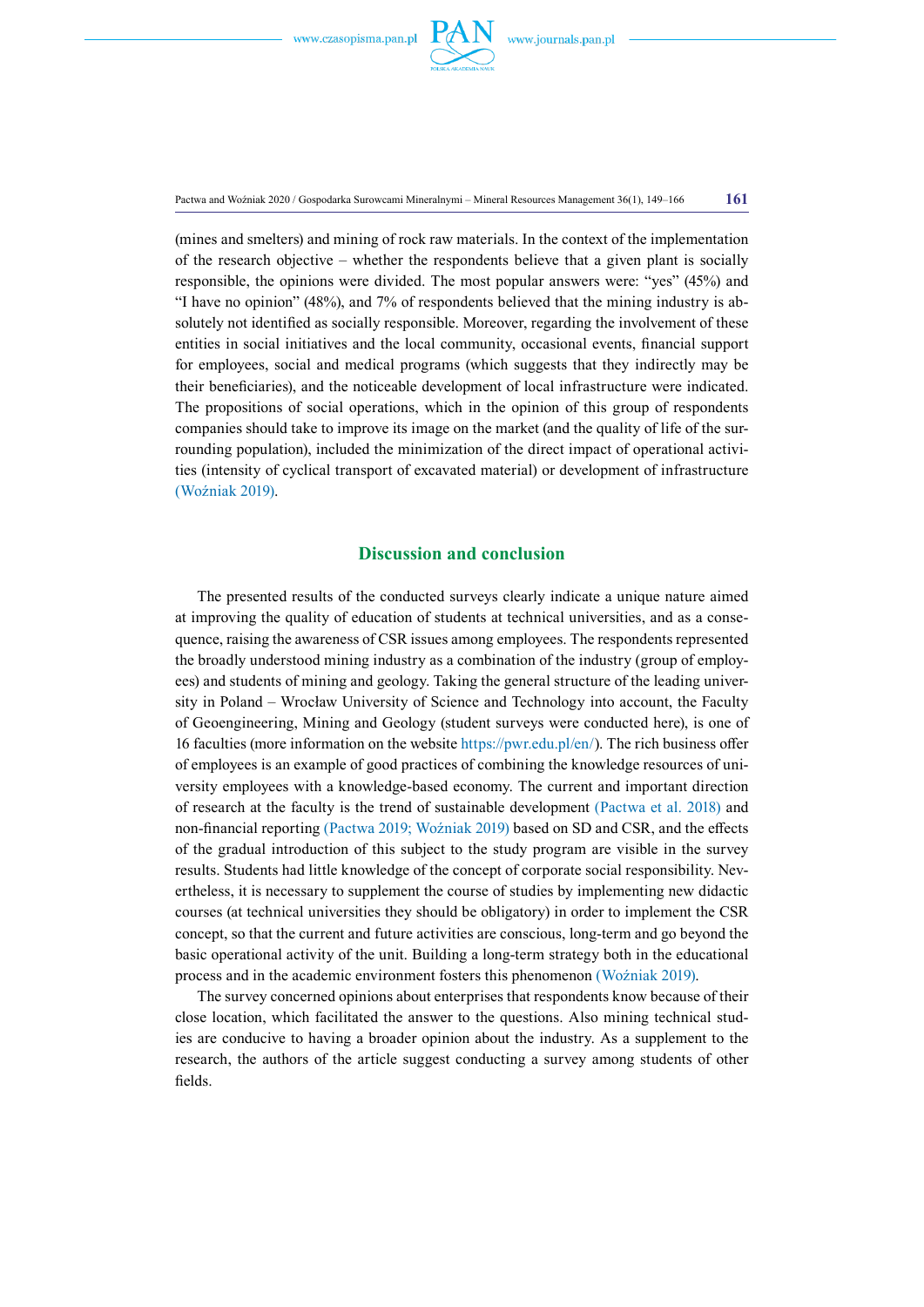

**162** Pactwa and Woźniak 2020 / Gospodarka Surowcami Mineralnymi – Mineral Resources Management 36(1), 149–166

The results in the group of internal stakeholders concern mostly copper industry employees (48%), which translates into the local nature of the research and directs authors to continue research in more diverse types of mining enterprises. The aspect of corporate responsibility for the environment exists in the public awareness. However, this is still basic knowledge and it needs to be supplemented. It should be noted that the research involved a group related to the mining sector, which should be aware of the activity of companies representing the mining, processing and energy industries for sustainable development. Based on the obtained results, it can be concluded that education in the field of SD and CSR is advisable. Issues regarding the mining sector's responsibility for the environment are perceived and understood by the two surveyed groups in a slightly different way. The opinion of students is a bit more critical and refers to activities related primarily to mining, production and transport and their negative impact on the natural environment. Opinions of business stakeholders are less categorical and often refer to matters related to the daily functioning of companies. This may be influenced by the identification of employees with a company that offers stable employment and is often the only place of work, and the termination of the contract results from retirement (Pactwa 2019).

*This scientific work was financed within Statute Research Studies No. 049U/0098/19.*

# **Appendix 1**

**1(Business group). Do you work in the mining or related industry?** YES;  $N<sub>O</sub>$ **1(Students). Is your place of residence located near a mining or a related industry?** YES; NO

- **2. The type of mine or other enterprise**:
	- EXTRACTION OF COPPER;
	- EXTRACTION OF HARD COAL;
	- EXTRACTION OF LIGNITE;
	- EXTRACTION OF ROCK RAW MATERIALS;
	- POWER SECTOR;
	- METALLURGY;
	- OTHER ENTERPRISE, WHAT?
- **3. Do you think that the company is socially and environmentally responsible (the idea of CSR)?**  YES: NO: I DON'T KNOW
- **4. Does the company conduct activities for the benefit the natural environment?**
	- REDUCES THE EMISSION OF HARMFUL GASES AND PARTICULATES OVER THE YEARS;
	- UNDERTAKES REMEDIAL MEASURES IN CASE OF EXCEEDING ENVIRONMENTAL NORMS;
	- DIRECTS WASTE FOR RECYCLING;
	- OTHER …
- **6. What environmental action do you think the company could take with regard to environmental protection; to improve/maintain the image on the market? …**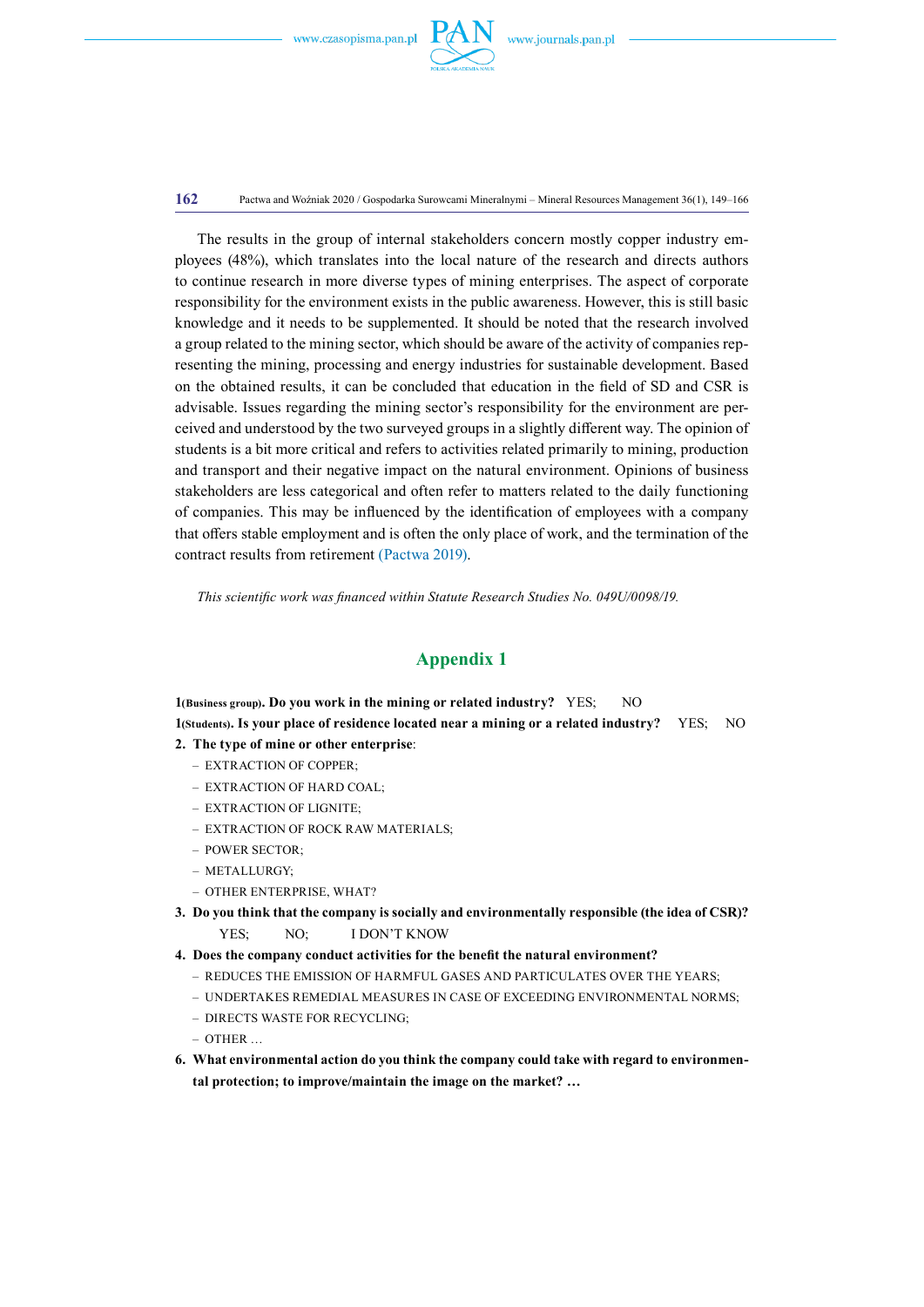

Pactwa and Woźniak 2020 / Gospodarka Surowcami Mineralnymi – Mineral Resources Management 36(1), 149–166 **163**

- **8.    Does the company engage in social activities of employees and the local community** 
	- SOCIAL/MEDICAL PROGRAMS FOR EMPLOYEES, OCCASIONAL GRANTS;
	- EMPLOYEE TRAININGS, GOOD EMPLOYMENT POLICY;
	- SUPPORTS DEVELOPMENT OF THE LOCAL INFRASTRUCTURE, PUBLIC POLICY;
	- MEETINGS/PICNICS/CONCERTS FOR EMPLOYEES;
	- OTHER …
- **9.     What social activities do you think the company could take to improve/maintain the image on the market? …**

**METRICS 10. SEX**

WOMAN

MEN

**11. AGE** <24; 24–30; 31–37; 38–44; 45–51; 52–58, 59–65; <65

### **REFERENCES**

- Carroll, A.B. 1979. A Three-Dimensional Conceptual Model of Corporate Performance. *The Academy of Management Review* 4(4), pp. 497–505, Published by: Academy of Management.
- Carroll, A.B. 2008. *A History of Corporate Social Responsibility: Concepts and Practices*. In Andrew Crane, Abigail McWilliams, Dirk Matten, Jeremy Moon & Donald Siegel eds. The Oxford Handbook of Corporate Social Responsibility. Oxford University Press, pp. 19–46.
- COM (2001) 366 GREEN PAPER Promoting a European framework for Corporate Social Responsibility Commission Of The European Communities Brussels, 18 July 2001.
- CSO (2017) Employment in national economy in 2016. Statistical Information and Elaborations. (*CSO (2017) Central Statistical Office Pracujący w gospodarce narodowej w 2016 r. Informacje i opracowania statystyczne*). Warszawa. p. 142 (*in Polish*).
- CSO website. [Online] [https://stat.gov.pl/metainformacje/slownik-pojec/pojecia-stosowane-w-statystyce-publicznej/](https://stat.gov.pl/metainformacje/slownik-pojec/pojecia-stosowane-w-statystyce-publicznej/2771,pojecie.html) [2771,pojecie.html](https://stat.gov.pl/metainformacje/slownik-pojec/pojecia-stosowane-w-statystyce-publicznej/2771,pojecie.html) [Accessed: 08.01.2020)
- Formánková et al. 2019 Formánková, S., Trenz, O., Faldík, O., Kolomazník, J. and Sládková, J. 2019. Millennials' Awareness and Approach to Social Responsibility and Investment–Case Study of the Czech Republic. *Sustainability* 11(2), p. 504.
- Geryk, M. 2012. Social responsibility of the university (*Społeczna odpowiedzialność uczelni*). Warszawa: Oficyna Wydawnicza SGH (*in Polish*).
- Global Compact Yearbook Polska 2015/2016. [Online] http://ungc.org.pl/wp-content/uploads/2016/01/Yearbook -2015\_-final.pdf [Accessed: 2018-10-11].
- Integrated Report GK LW Bogdanka S.A. 2016. [Online] www.lw.com.pl [Accessed: 2018-01-07].
- Integrated Report 2016 KGHM. PM. [Online] kghm.com [Accessed: 2017-12-07].
- Jastrzębska, E. and Przybysz, M. 2019. Social responsibility importance for universities and implementation methods (*Społeczna odpowiedzialność znaczenie dla uczelni i sposoby wdrażania*). [Online] https://www.gov. pl/web/fundusze-regiony/grupa-robocza-ds-spolecznej-odpowiedzialnosci-uczelni [Accessed: 2020-01-08] (*in Polish*).
- Jenkins, H. and Yakovleva, N. 2006. Corporate social responsibility in the mining industry: Exploring trends in social and environmental disclosure. *Journal of Cleaner Production* 14(3–4), pp. 271–284, DOI: 10.1016/j. jclepro.2004.10.004.
- Krok, E. 2015. Survey questionnaire structure and its impact on the research results (*Budowa kwestionariusza ankietowego a wyniki badań*). *Zeszyty Naukowe Uniwersytetu Szczecińskieg*o No. 874, *Studia Informatica* No. 37, pp. 55–73 (*in Polish.*)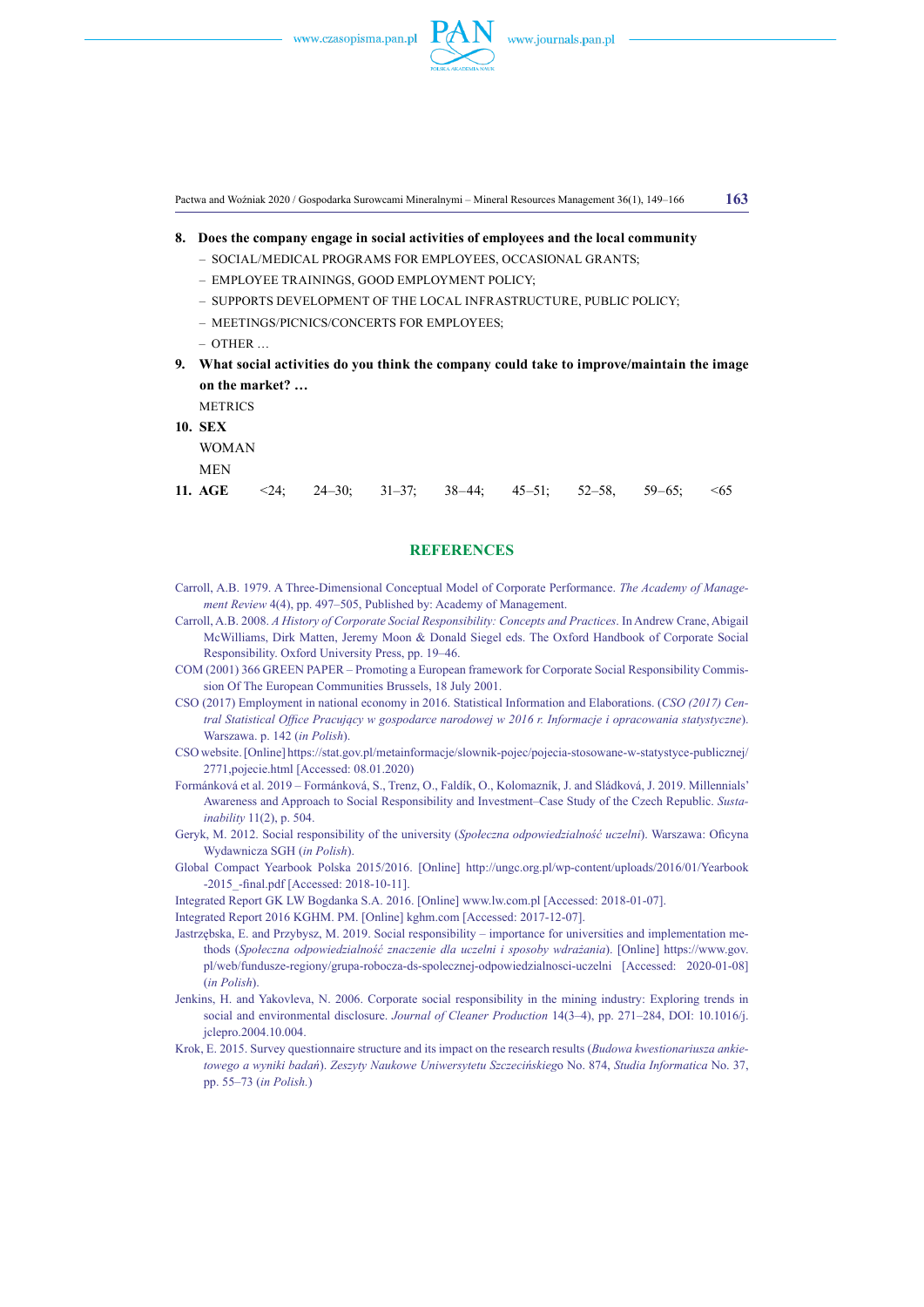

#### **164** Pactwa and Woźniak 2020 / Gospodarka Surowcami Mineralnymi – Mineral Resources Management 36(1), 149–166

[Online] http://www.bsr.org – Business for Social Responsibility website [Accessed: 2018-09-09].

- [Online] <https://pwr.edu.pl/en/> WUST website [Accessed: 2019-03-01].
- [Online] [https://stat.gov.pl/metainformacje/slownik-pojec/pojecia-stosowane-w-statystyce-publicznej/2771,pojecie.](https://stat.gov.pl/metainformacje/slownik-pojec/pojecia-stosowane-w-statystyce-publicznej/2771,pojecie.html) [html](https://stat.gov.pl/metainformacje/slownik-pojec/pojecia-stosowane-w-statystyce-publicznej/2771,pojecie.html) – Central Statistical Office website [Accessed: 2020-01-07].
- Pactwa et al. 2018 Pactwa, K., Woźniak, J. and Strempski, A. 2018. Sustainable mining Challenge of Polish mines. *Resources Policy* 176. DOI: 10.1016/j.resourpol.2018.09.009.
- Pactwa, K. 2019. *Scope of implementation of sustainable development goals by the mining sector in Poland (Zakres realizacji celów zrównoważonego rozwoju przez sektor górniczy)*. Wrocław: University of Science and Technology (*in Polish*).
- Pellegrini et al. 2018 Pellegrini, C., Rizzi, F. and Frey, M. 2018. The role of sustainable human resource practices in influencing employee behavior for corporate sustainability. *Business Strategy and the Environment* 27, pp. 1221–1232. [Online]<https://doi.org/10.1002/bse.2064>.
- Pędziwiatr, E. and Kulczycka, J. 2018. Corporate Social Responsibility Education in Polish Technical Universities (*Oferta edukacyjna polskich uczelni technicznych w obszarze CSR*). *Horyzonty Wychowania* 17(44), pp. 93–102. DOI: 10.17399/HW.2018.174409.
- Pietrzyk-Sokulska et al. 2015 Pietrzyk-Sokulska, E., Uberman, R. and Kulczycka, J. 2015. The impact of mining on the environment in Poland–myths and reality. *Gospodarka Surowcami Mineralnymi – Mineral Resources Management* 31(1), pp. 45–64.
- Que et al. 2019 Que S., Wang L., Awuah-Offei K., Yang W., Jiang H. 2019. Corporate Social Responsibility: understanding the mining stakeholder with a case study. *Sustainability* 11(8), 2407. [Online] https://doi.org/10.3390/ su11082407
- Sobczyk, M. 1995. Statistics (*Statystyka*). Warszawa: PWN p.151 (*in Polish*).
- Witek-Crabb, A. 2019. CSR Maturity in Polish Listed Companies: A Qualitative Diagnosis Based on a Progression Model. *Sustainability* 11(6), pp. 1736. [Online] https://doi.org/10.3390/su11061736.
- Woźniak, J. 2019. *The role and implementation of the concept of social responsibility in the functioning of mining and energy industry (Rola i implementacja koncepcji społecznej odpowiedzialności w funkcjonowaniu branży wydobywczej i energetycznej)*. Wrocław: University of Science and Technology (*in Polish*).

#### **Knowledge of CSR issues among mining business stakeholders and the academic environment – case study from Poland**

### Keywords

corporate social responsibility (CSR), sustainable development (SD), mining

### Abstract

The presented article touches upon corporate social responsibility, a topic of a current and interdisciplinary nature. The aim of the article was to examine the CSR knowledge of two groups of stakeholders and indicate the need to include issues related to sustainable social and environmental responsibility in the technical study program. The research conducted within this domain have been the first results obtained among the academic communities of a technical university and employees in Poland who are the representatives of a selected business group, i.e. the mining sector. The obtained results are the effect of combining scientific research with the business environment. The main part of the article constitutes a description, course and results of the applied research method, which is a survey carried out amongst the selected target groups. The authors' intention was to list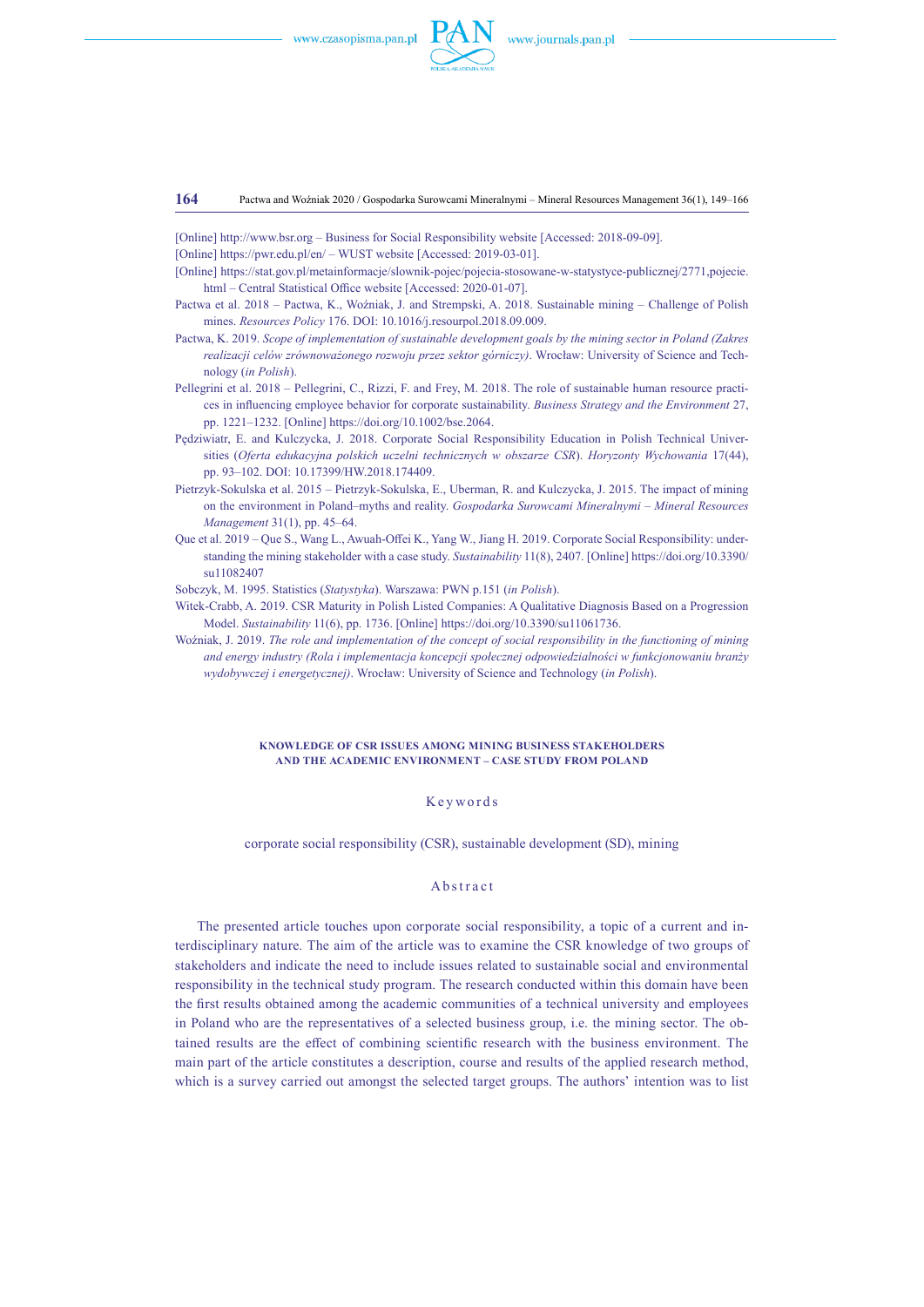

Pactwa and Woźniak 2020 / Gospodarka Surowcami Mineralnymi – Mineral Resources Management 36(1), 149–166 **165**

the results obtained in two contexts: environmental and social. The conclusions of these studies are of a utilitarian nature, following towards the need to consider issues concerning sustainable social and environmental responsibility in the program of technical studies (as obligatory subjects). The authors argue that the increase in knowledge will be accompanied by an increase in awareness among (future) industry employees and among the public. This may mean an increase in expectations towards enterprises, which will result in raising standards both when it comes to aspects related to the natural environment, working conditions, and social dialogue.

#### **Znajomość zagadnień CSR wśród interesariuszy branży wydobywczej i środowiska akademickiego – studium przypadku z Polski**

### S łowa kluczowe

społeczna odpowiedzialność biznesu, zrównoważony rozwój, górnictwo

### Streszczenie

Prezentowany artykuł dotyczy społecznej odpowiedzialności biznesu, aktualnego tematu o charakterze interdyscyplinarnym. Celem artykułu było zbadanie wiedzy na temat CSR w dwóch grupach interesariuszy i wskazanie potrzeby włączenia zagadnień związanych ze zrównoważoną odpowiedzialnością społeczną i środowiskową do programu studiów technicznych. Przeprowadzone badania w tej dziedzinie były pierwszymi wynikami uzyskanymi wśród środowisk akademickich uczelni technicznej i pracowników w Polsce, którzy są przedstawicielami wybranej grupy biznesowej, tj. sektora wydobywczego. Uzyskane wyniki to efekt łączenia badań naukowych ze środowiskiem biznesowym. Zasadniczą część artykułu stanowi opis, przebieg i wyniki zastosowanej metody badawczej, która jest ankietą przeprowadzoną wśród wybranych grup docelowych. Zamiarem autorów było wyszczególnienie wyników uzyskanych w dwóch kontekstach: środowiskowym i społecznym. Wnioski z tych badań mają charakter utylitarny i wynikają z konieczności uwzględnienia kwestii dotyczących zrównoważonej odpowiedzialności społecznej i środowiskowej w programie studiów technicznych (jako przedmiotów obowiązkowych). Autorzy przekonują, że zwiększeniu wiedzy towarzyszyć będzie wzrost świadomości wśród (przyszłych) pracowników branży oraz wśród społeczeństwa. Może to oznaczać zwiększenie oczekiwań względem przedsiębiorstw, co przyniesie skutek w postaci podnoszenia standardów zarówno jeżeli mowa o aspektach dotyczących środowiska przyrodniczego, warunków pracy, jak i dialogu społecznego.